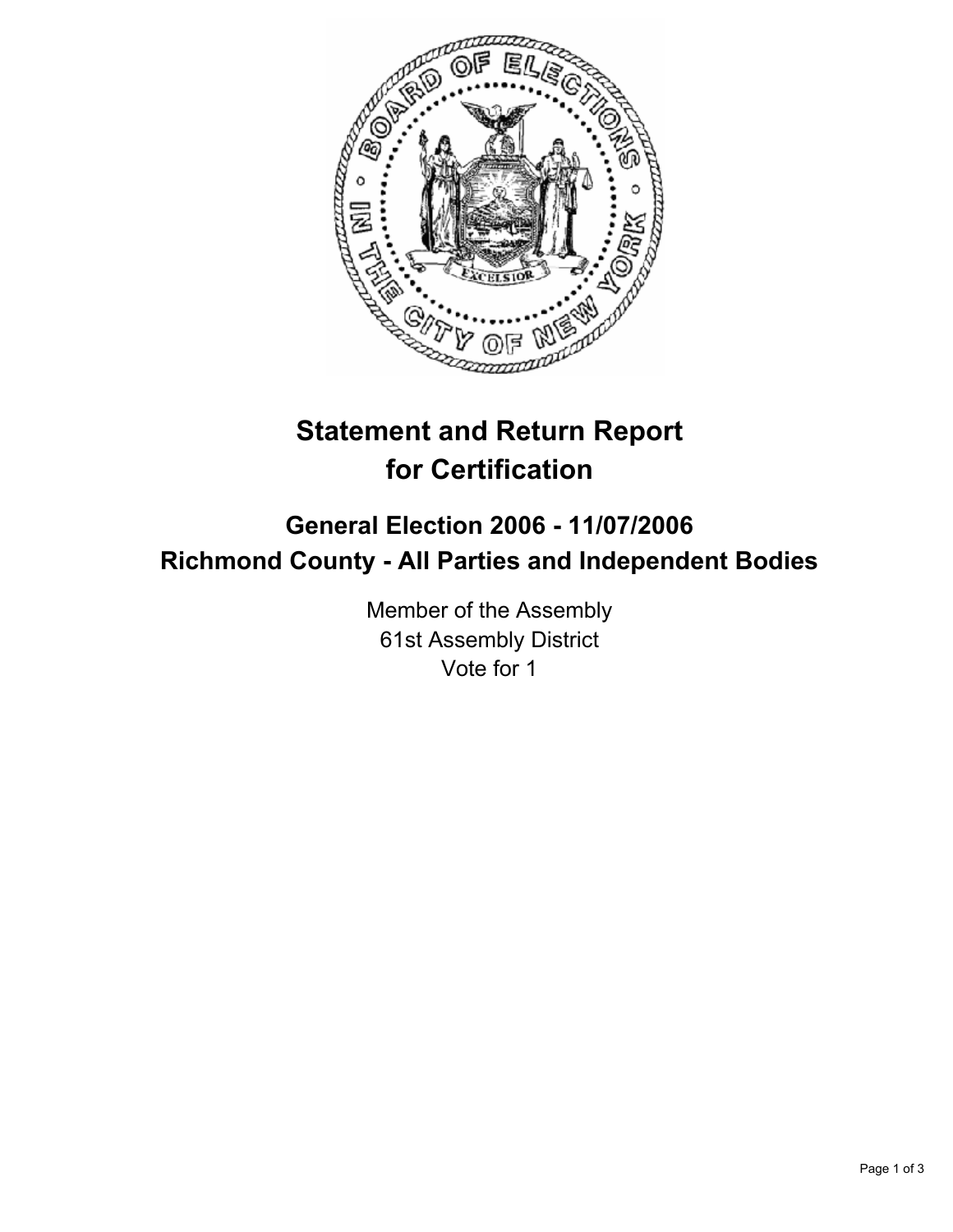

### **Assembly District 61**

| PUBLIC COUNTER                    | 22,007 |
|-----------------------------------|--------|
| <b>EMERGENCY</b>                  |        |
| ABSENTEE/MILITARY                 | 665    |
| <b>AFFIDAVIT</b>                  | 393    |
| <b>Total Ballots</b>              | 23,112 |
| ROSE MARGARELLA (REPUBLICAN)      | 5,249  |
| JOHN W LAVELLE (DEMOCRATIC)       | 12,986 |
| JOHN W LAVELLE (WORKING FAMILIES) | 977    |
| ANTHONY XANTHAKIS (WRITE-IN)      |        |
| CHRISTINE GENOVESE (WRITE-IN)     |        |
| MICHAEL J CUSICK (WRITE-IN)       |        |
| RUDOLPH S. CANNING (WRITE-IN)     |        |
| VINCENT IGNIZIO (WRITE-IN)        |        |
| <b>Total Votes</b>                | 19,223 |
| Unrecorded                        | 3,889  |